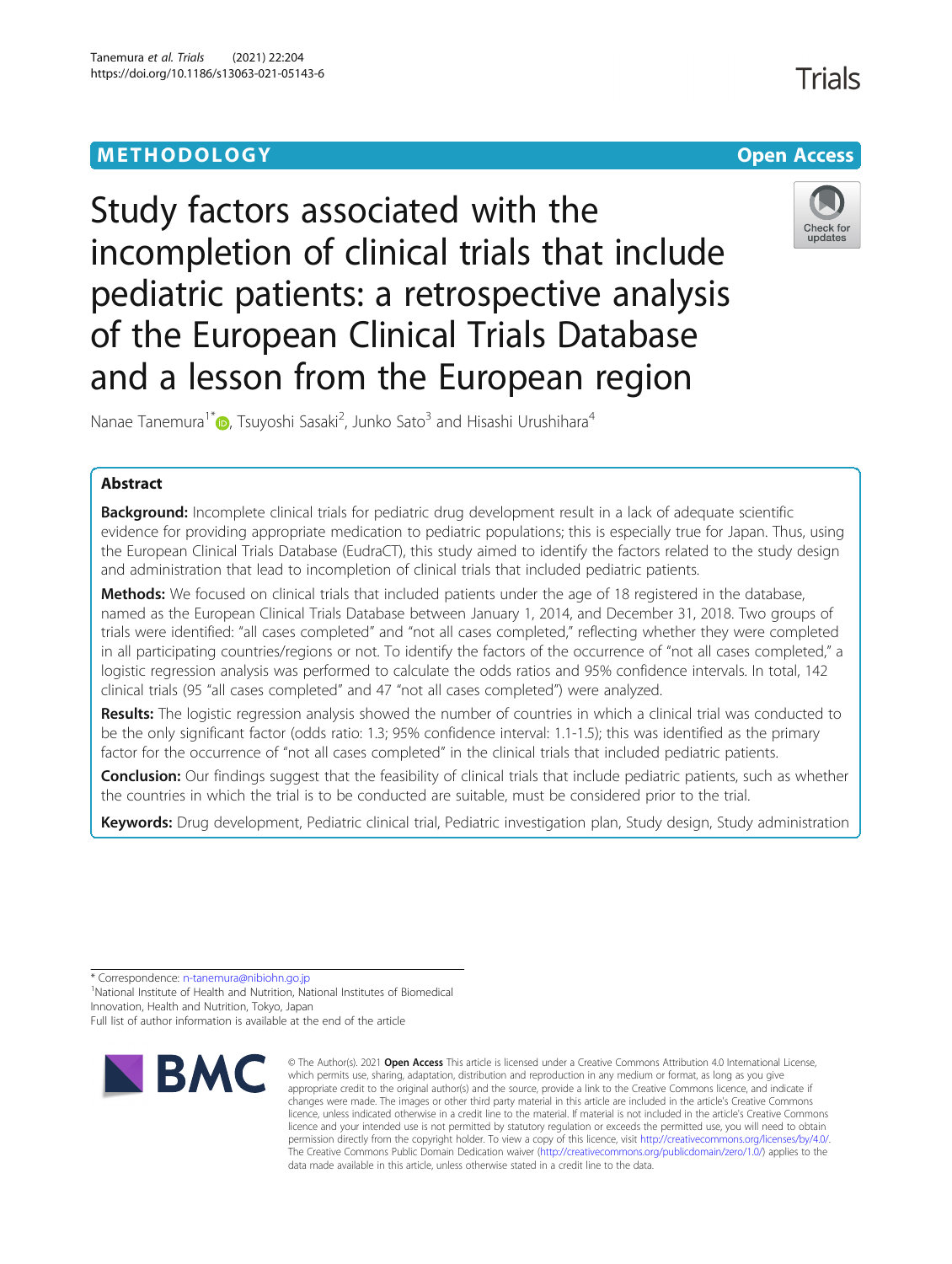# Background

There are approximately 7000 known rare diseases, [\[1](#page-7-0)] 65% of which are serious and have no effective treatment. Two-thirds of these diseases can emerge by the age of 2 years, and 35% have a likelihood of causing death within 1 year [[2\]](#page-7-0).

In many countries, and especially in Japan, drug development for pediatric populations has not been adequately implemented, and this has been referred to as the "therapeutic orphan" dilemma [[3\]](#page-7-0). Although some drugs contain labels describing the indications for administration or dosages for pediatric patients, off-label use of medications without official authorization for pediatric indications from regulatory agencies is prevalent. In Japan, while several off-label indications in pediatric patients are reimbursed by the public health insurance system in limited conditions [[2\]](#page-7-0), off-label use also frequently occurs in clinical practice within routine health care and its regulatory systems. The use of off-label or unlicensed drugs in Japan is entirely excluded from side effects therapy according to the Relief System for Sufferers from Adverse Drug Reactions by the Law for the Pharmaceuticals and Medical Devices Agency. This system denies any opportunity for recompense from the regulatory agency, even when side effects emerge in pediatric patients [[2](#page-7-0)].

Several previous attempts to promote pediatric drug development in Japan have been made, including (1) investigator-initiated clinical trials, (2) the establishment of the Council on Unapproved Drugs/Off-Label Use to recommend the clinical development strategy for regulatory approval, (3) the extension of the statutory re-examination periods for drugs after their initial marketing authorization since 2010, and (4) additional premium pricing for pediatric drugs, which increased drug prices by 5–20% since 2016. However, the effectiveness of these countermeasures has been negligible since they have not been legally enforced in Japan.

In contrast, the USA has implemented regulations such as the Best Pharmaceuticals for Children Act in 2002 and the Pediatric Research Equity Act (PREA) in 2003, [\[4](#page-7-0), [5\]](#page-7-0) while the EU implemented the Pediatric Regulation in 2017 [[5,](#page-7-0) [6\]](#page-7-0). Notably, pediatric clinical trials in the EU commence after phase 1, at an earlier stage than in the United States, to ensure that the drugs are simultaneously commercially available for all patients, including pediatric patients. However, even though such effective and efficient regulations for pediatric drug development exist, a limited number of clinical trials have been conducted, especially trials involving premature infants, infants, toddlers, and children receiving life support [\[7](#page-7-0)].

In contrast to the well-established clinical trial designs for adult patients, the availability of existing methodologies for pediatric clinical trials for the development of new drugs is relatively limited to the industry, academia, and regulators. Several pediatric clinical trials have proven to be less than successful, [\[8](#page-7-0)] further highlighting the need to examine clinical trial designs for pediatric drug development [\[9](#page-7-0)].

Thus, the aim of this study was to identify the factors related to the study design or study administration that was associated with incomplete clinical trials that included pediatric patients, using the European Clinical Trials Database (EudraCT).

# **Methods**

# Definitions for investigated clinical trials

In this study, the term "all cases completed" is used to define clinical trials that were conducted in single or multiple countries that achieved the status of "completed" in all geographic regions. Specifically, this term was used for the trials that have "been completed in accordance with the full requirements of the protocol" [[10\]](#page-7-0).

However, the "not all cases completed" label refers to clinical trials that were conducted in single or multiple countries that did not achieve the status of "completed" in all regions. Such clinical trials were additionally classified as either "not authorized," "temporarily halted," or "prematurely ended," according to the definitions provided in the "How to search the EU Clinical Trials Register," published by the European Medicines Agency (EMA) on April 28, 2014. "Not authorized" refers to "a trial for which a negative ethics committee opinion was issued" in any of EU member states,  $[10]$  $[10]$  and that could therefore not be initiated in that state. The label "temporarily halted" refers to "a trial that has been temporarily interrupted. Reasons for such an interruption are varied, ranging from an interruption in the supply of an investigational medicinal product that needed to wait for the authorization of a substantial amendment to the protocol." "Prematurely ended" refers to "a trial that ended before the completion of the all procedures described in the protocol. Reasons for a premature end can be related to the lack of product safety or efficacy, or lack of trial feasibility."

# Data source

To obtain the data of interventional clinical trials, we systematically searched EudraCT database [\[11](#page-7-0)]. EudraCT is a European database developed by the EMA for all interventional clinical trials on medicinal products authorized in the European Union (EU) and those authorized outside the EU/European Economic Area (EEA) provided they formed part of a Pediatric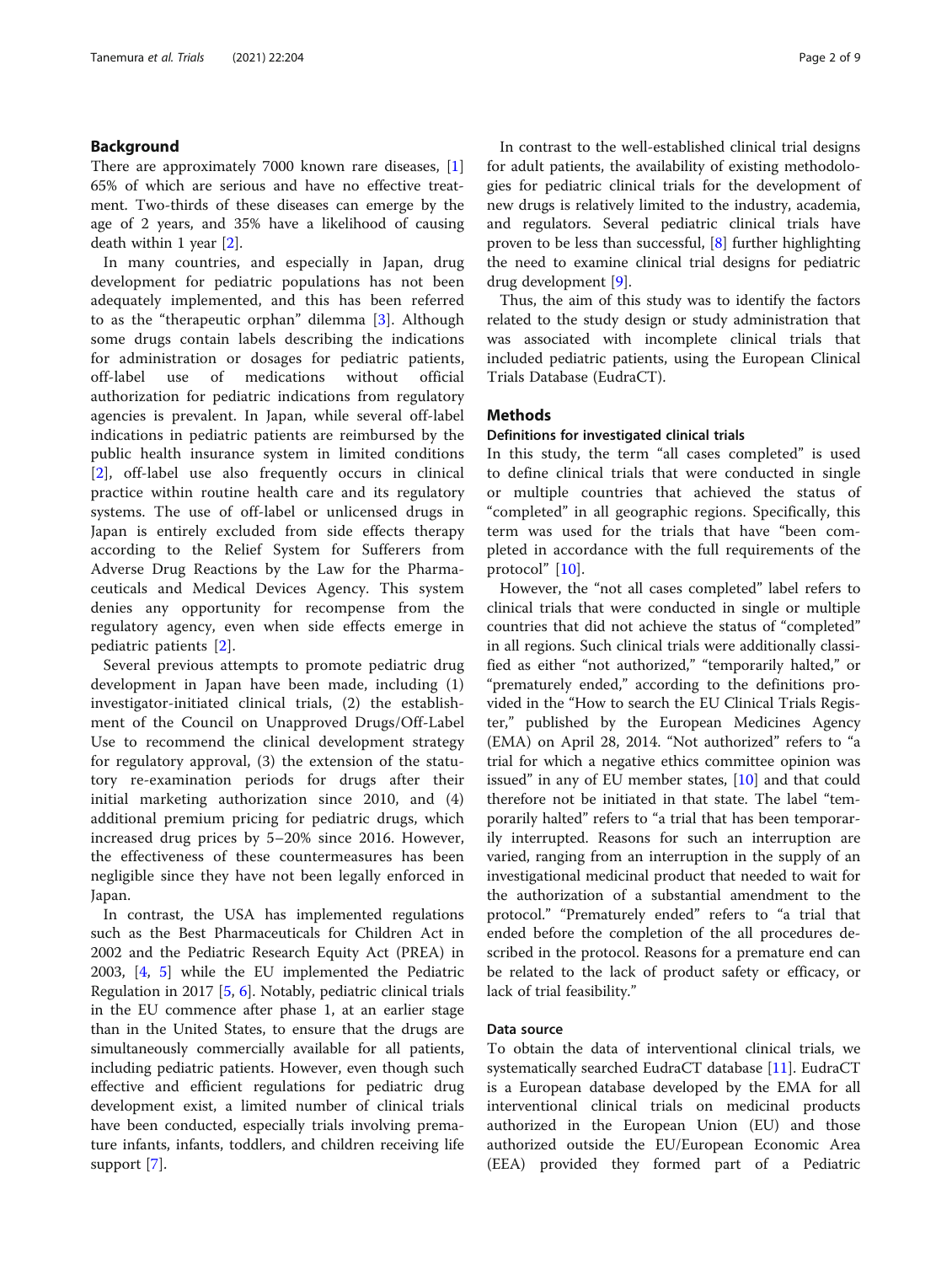Investigation Plan (PIP) from 1 May 2004 onwards. This database contains clinical trial protocols and study results that are publicly and readily available without any limitations of use ([https://www.clinicaltrialsregister.eu/](https://www.clinicaltrialsregister.eu/ctr-search/search) [ctr-search/search](https://www.clinicaltrialsregister.eu/ctr-search/search)). All clinical trials in this database are coded with a EudraCT number.

# Trial selection

The trial data were collected from EudraCT using the advanced search engine in this site. The eligible trials were defined according to the following criteria: (1) all countries "except for those outside EU/EEA," (2) the date (between January 1, 2014, and December 31, 2018) when the trial information was first entered into the EudraCT database by a competent national authority or a third country data provider, and (3) the study status of "trials with results." These searches were conducted on February 7, 2019. The target clinical trials comprised interventional phase 2 or 3 trials including pediatric subjects (newborns: 0–27 days; infants and toddlers: 28 days–23 months; children: 2–11 years; and adolescents: 12–17 years).

Next, we classified the trials based on the above definitions for investigated clinical trials. The clinical trials that were not initiated at all did not meet the definitions for "all cases completed" or "not all cases completed" and were therefore excluded from the analysis.

# Data collection and variables

We collected the data related to the study design of each clinical trial for analysis. For instance, we examined the type of disease on which the clinical trial focused, whether the disease was rare, the trial phase, whether the trial was randomized, whether the trial was doubleblind, the number of enrolled participants, whether the trial included infants and toddlers, the number of countries in which the clinical trial was conducted, the year the clinical trial started, and the length of the trial period (in days).

Next, we collected data related to the administrative aspects of each clinical trial. We examined whether the clinical trial formed part of a pediatric investigation plan (PIP) authorized by a competent authority, the sponsor type, whether the clinical trial had undergone substantial protocol amendments, whether there were no protocol amendments after starting a clinical trial, whether the clinical trial was interrupted globally, and the trial's "not all cases completed" status (i.e., "not authorized," "temporarily halted," or "prematurely ended").

# Main outcome

The main outcome of this study was the identification of the factors that led to the occurrence of a "not all cases

completed" status in clinical trials that included pediatric patients.

### Analysis

Data on the study design and administration of clinical trials were summarized by categories of "all cases completed" or "not all cases completed." We calculated a median and a range (minimum–maximum) for continuous variables and a proportion for categorical variables. The differences between the categories "all cases completed" and "not all cases completed" were tested using chi-square tests or Fisher's exact tests in the case of categorical variables, and the Mann-Whitney U test in the case of continuous variables. A two-sided alpha level of  $p < 0.05$  was used for statistical significance.

To identify the factors influencing the occurrence of trials with "not all cases completed," multivariate logistic regression analysis (simultaneous forced entry) was performed to calculate odds ratios (ORs) and 95% confidence intervals (95% CIs). The four variables were a priori fixed into the logistic model: PIP, rare disease, enrollment of "newborns" or "infants and toddlers," and the number of countries in which the clinical trial was conducted. Spearman's rank correlation coefficients were calculated to check for multicollinearity between every combination of two variables among the four forced-entry independent variables. All statistical analyses were performed using JMP® 14 (SAS Institute Inc., Cary, NC, USA).

### Ethics statement

Since this was a retrospective study using publicly available official materials published on the EMA websites, none of the data included personal information that would render the subjects identifiable. Accordingly, an ethical review was not required for this study.

# Results

# Trial selection

At first, we extracted 1629 clinical trials with results from the EudraCT. From these, 1391 clinical trials were excluded. These included those in a study phase earlier than 2 ( $n = 270$ ) and those excluding pediatric patients  $(n = 1315)$ , leaving 238 clinical trials. Finally, 96 clinical trials that were not initiated due to not being authorized in any of the competent authorities in the EU were excluded (Fig. [1\)](#page-3-0).

### Trial characteristics

In total, 142 clinical trials were identified and analyzed (95 "all cases completed" and 47 "not all cases completed"; Fig. [1](#page-3-0)). The study characteristics are summarized in Table [1](#page-4-0). All of the clinical trials in the following disease categories were terminated without achieving the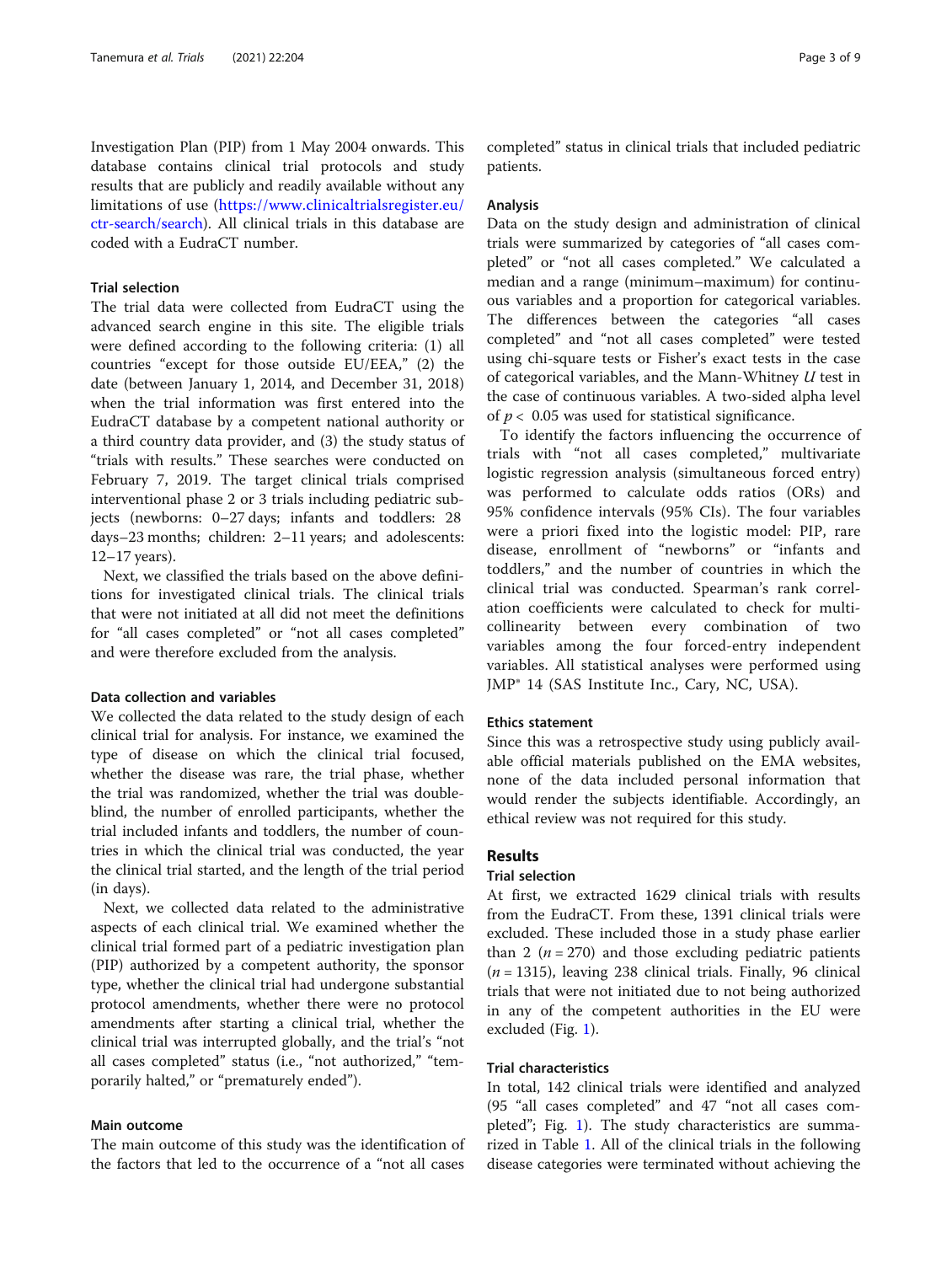<span id="page-3-0"></span>

pre-specified number of study samples (that is, trials of the "not all cases completed" group): gastrointestinal disorders (two trials), pregnancy, puerperium and perinatal conditions (two trials), psychiatric disorders (two trials), reproductive system and breast disorders (four trials), and vascular disorders (two trials).

# Design of clinical trials

For both groups, phase 3 was the most common trial phase ("all cases completed,"  $n = 50$ , 52.6%; "not all cases completed,"  $n = 22$ , 46.8%). Randomized clinical trials accounted for 58 of the "all cases completed" (61.1%) group and 30 of the "not all cases completed" (63.8%) group; however, double-blind trials accounted for less than 50% of the cases in both groups ("all cases completed,"  $n = 42$ , 44.2%; "not all cases completed,"  $n = 19$ , 40.4%). For both groups, the lowest median number of pediatric patients in the age categories of newborns and infants and toddlers was zero among the clinical trials. However, the "all cases completed" group had a slightly but significantly higher median number of adolescent participants (eight patients) compared with the "not all cases completed" group (one patient;  $p = 0.03$ ). Further, the "not all cases completed" group had no children and one adolescent patient per trial on average. The proportion of clinical trials that included newborns or infants and toddlers was approximately 20% in both groups ("all cases completed,"  $n = 19$ , 20%; "not all cases completed,"  $n = 10$ , 21.7%). The median (minimum–maximum) number of the countries participating in the trials was two (1–10) for the "all cases completed" group, and four  $(1-18)$  for the "not all cases completed" group  $(p < 0.001)$ . Finally, the median trial period was longer for the "not all cases completed" group, at 723.5 days, than in the "all cases completed" group, at 616 days (Table [2\)](#page-5-0), but is insignificant.

### Study administration of clinical trials

In total, 18.9% (18 of 95) of the "all cases completed" group were planned by the PIP, compared to 27.7% (13 of 47) of the "not all cases completed" group  $(p = 0.24)$ . The proportion of clinical trials with no protocol amendments after starting trials was approximately 40% for both groups. Global interruptions of the clinical trial were present in 14.9% of the "not all cases completed" group ( $n = 4$ , 8.5%), and the "prematurely ended" clinical status was detected in 43 of the cases in this group (91.5%; Table [3\)](#page-5-0).

# Factors of the occurrence of "not all cases completed"

There was no multicollinearity suggested by the correlation analysis among these independent variables. The results of the logistic regression analysis for the identification of factors influencing the occurrence of "not all cases completed" are shown in Table [3.](#page-5-0) Only the number of countries in which the clinical trial was conducted was identified as a significant factor (OR: 1.3; 95% CI  $[1.1, 1.5]$ ; Table [4](#page-6-0)).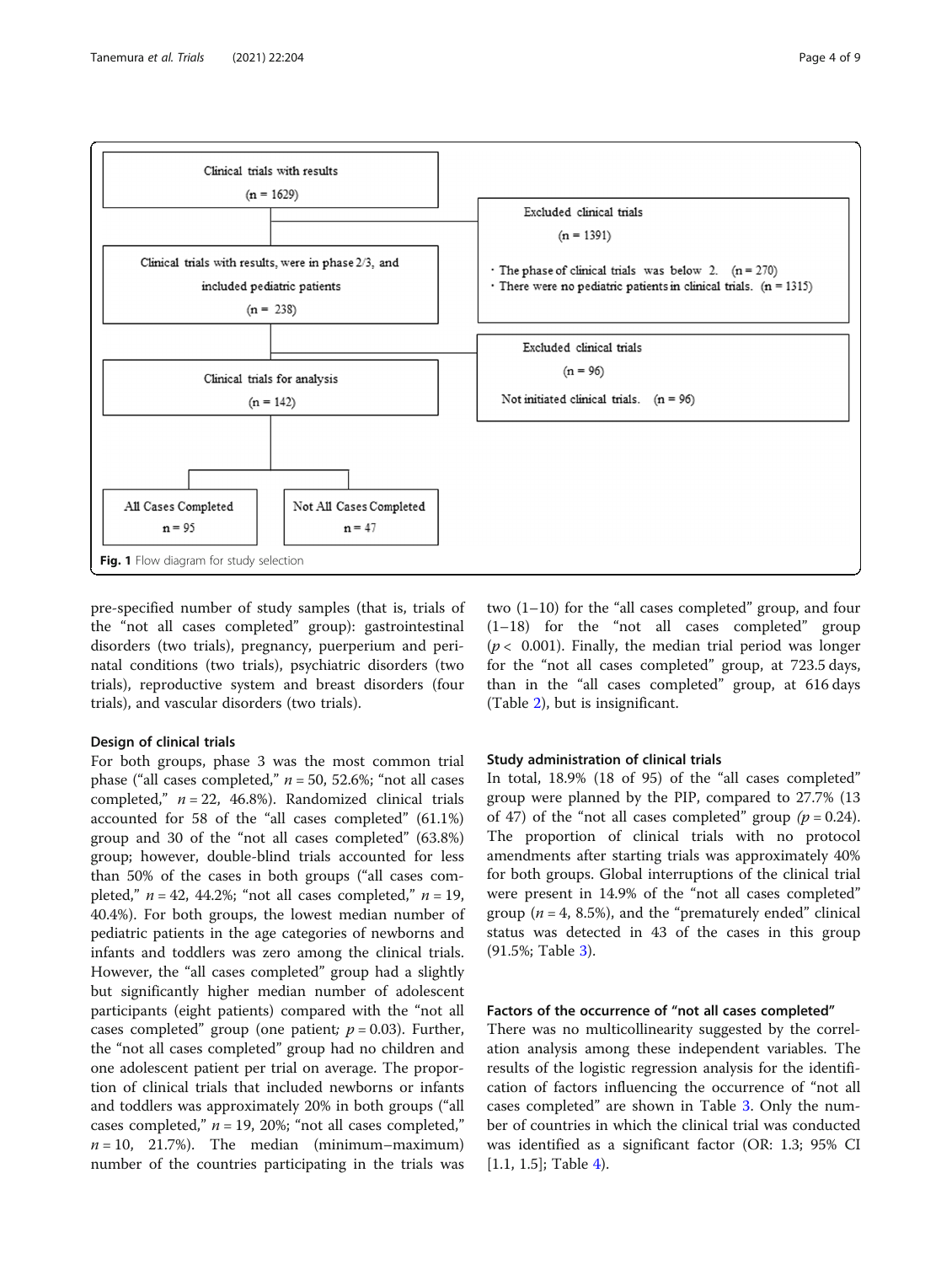# <span id="page-4-0"></span>Table 1 Summary of the target diseases of the clinical trial

| Items                                    | <b>Disease</b>                                                           | All cases<br>completed | Not all cases<br>completed |
|------------------------------------------|--------------------------------------------------------------------------|------------------------|----------------------------|
|                                          |                                                                          | $n = 95$               | $n = 47$                   |
| Disease: SOC Terms (multiple<br>answers) | Blood and lymphatic system disorders                                     | 3                      | $\mathbf{1}$               |
|                                          | Cardiac disorders                                                        | $\mathbf{1}$           | $\mathbf{1}$               |
|                                          | Congenital, familial, and genetic disorders                              | 22                     | 7                          |
|                                          | Ear and labyrinth disorders                                              | $\circ$                | 0                          |
|                                          | Endocrine disorders                                                      | $\mathbf{1}$           | 1                          |
|                                          | Eye disorders                                                            | $\overline{2}$         | $\mathbf{1}$               |
|                                          | Gastrointestinal disorders                                               | $\mathbf{0}$           | 2                          |
|                                          | General disorders and administration site conditions                     | $\mathbf{0}$           | 0                          |
|                                          | Hepatobiliary disorders                                                  | $\mathbf{0}$           | 0                          |
|                                          | Immune system disorders                                                  | $\Omega$               | $\Omega$                   |
|                                          | Infections and infestations                                              | 23                     | 10                         |
|                                          | Injury, poisoning, and procedural complications                          | $\mathbf{0}$           | 0                          |
|                                          | Investigations                                                           | 3                      | 0                          |
|                                          | Metabolism and nutrition disorders                                       | 7                      | 2                          |
|                                          | Musculoskeletal and connective tissue disorders                          | $\overline{4}$         | $\Omega$                   |
|                                          | Neoplasms benign, malignant, and unspecified (incl. cysts and<br>polyps) | $\overline{2}$         | 2                          |
|                                          | Nervous system disorders                                                 | 9                      | $\mathbf{1}$               |
|                                          | Pregnancy, puerperium, and perinatal conditions                          | $\circ$                | 2                          |
|                                          | Product issues                                                           | $\mathbf 0$            | 0                          |
|                                          | Psychiatric disorders                                                    | $\Omega$               | 2                          |
|                                          | Renal and urinary disorders                                              | 3                      | 0                          |
|                                          | Reproductive system and breast disorders                                 | $\circ$                | 4                          |
|                                          | Respiratory, thoracic, and mediastinal disorders                         | 17                     | 4                          |
|                                          | Skin and subcutaneous tissue disorders                                   | 7                      | 0                          |
|                                          | Social circumstances                                                     | $\circ$                | 0                          |
|                                          | Surgical and medical procedures                                          | 17                     | 3                          |
|                                          | Vascular disorders                                                       | $\circ$                | $\overline{2}$             |

# **Discussion**

This study sought to identify the factors related to the occurrence of "not all cases completed" in clinical trials by analyzing the key characteristics of clinical trials that included pediatric patients in the EudraCT database. The results showed that the number of countries in which a clinical trial was conducted was significant, which influenced the successful completion of clinical trials that included pediatric patients.

Most clinical trials that were included in the analysis were in phase 3 and conducted by commercial companies. A small number of clinical trials were planned by the PIP, targeted for a rare disease. There were no significant differences between the "all cases completed" and "not all cases completed" groups for these trial factors. We found that two variables significantly differed between the groups: the number of enrolled participants, particularly adolescents, and the number of countries where the clinical trials were conducted. The "not all cases completed" group had fewer patients enrolled than the "all cases completed" group, especially in the studies with adolescents, but involved a larger number of countries in the clinical trials. In a previous study that involved a systematic review of research conducted over the past 30 years regarding the reasons for failure of clinical trials, slow enrollment of patients was indicated as the reason why trials were expanded by adding new study sites or countries  $[12]$  $[12]$ . These changes may lead to ad hoc protocol amendments and delays in research progress. In another report, the main cause of study failure was reported to be a small sample size  $[13]$  $[13]$ . This finding suggests that a large number of participating countries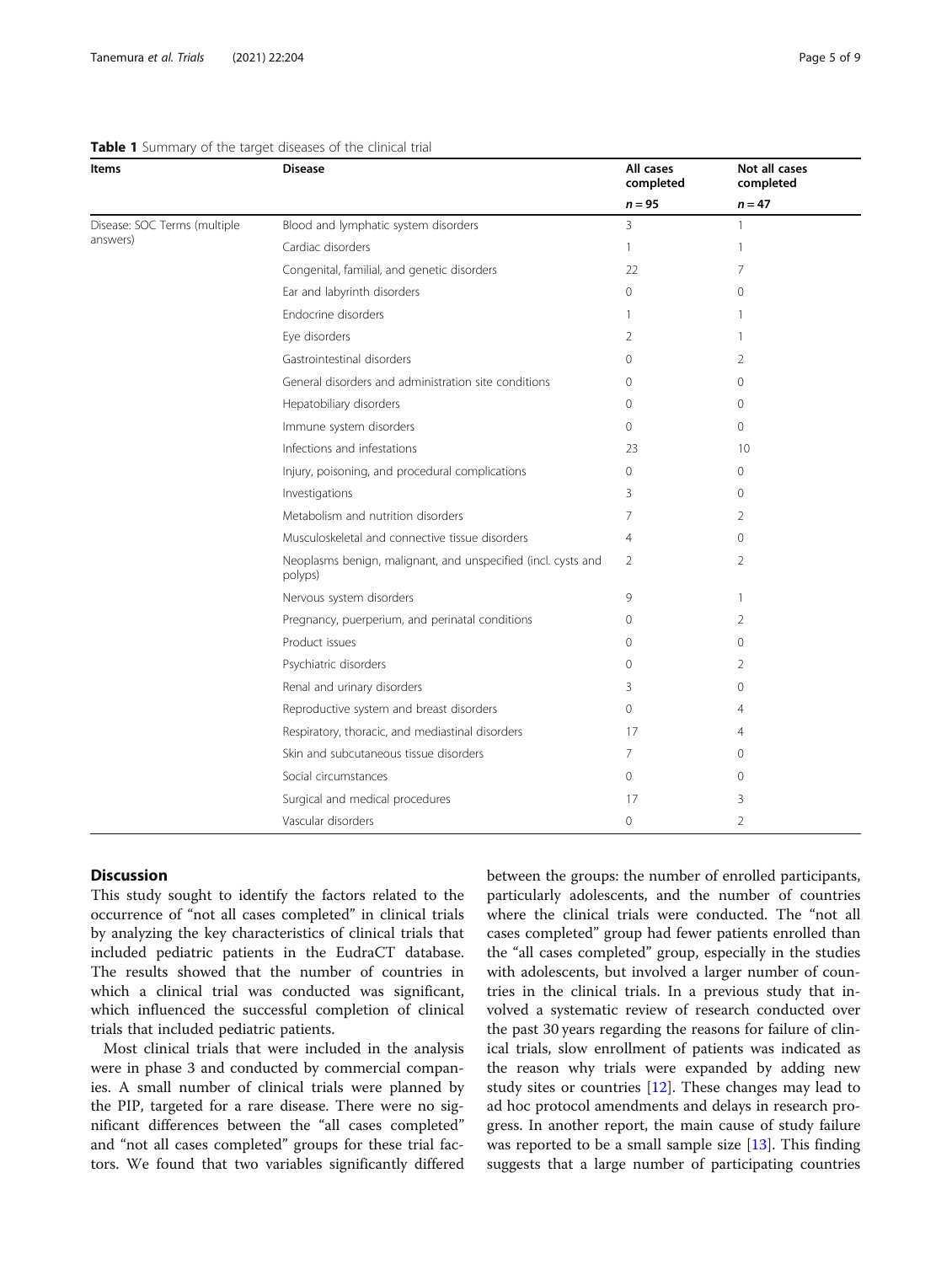# <span id="page-5-0"></span>Table 2 Summary of the study designs of the clinical trials

| Items                                                             | <b>Definition</b>                                         | All cases<br>completed | Not all cases<br>completed | p<br>value     |
|-------------------------------------------------------------------|-----------------------------------------------------------|------------------------|----------------------------|----------------|
|                                                                   |                                                           | $n = 95$               | $n = 47$                   |                |
|                                                                   |                                                           | n(%)                   | n(%)                       |                |
| Rare disease                                                      | Yes                                                       | 27 (28.4)              | 13(27.7)                   | 0.92           |
| Phase                                                             | $\overline{2}$                                            | 28 (29.5)              | 18 (38.3)                  | 0.87           |
|                                                                   | 2/3                                                       | 2(2.1)                 | 0(0)                       |                |
|                                                                   | 3                                                         | 50 (52.6)              | 22 (46.8)                  |                |
|                                                                   | Other                                                     | 15 (15.8)              | 7(14.9)                    |                |
| Randomized                                                        | Yes                                                       | 58 (61.1)              | 30 (63.8)                  | 0.75           |
| Double-blind                                                      | Yes                                                       | 42 (44.2)              | 19 (40.4)                  | 0.67           |
| Clinical trials that included newborns or infants and<br>toddlers | Yes                                                       | 19 (20)                | 10(21.7)                   | 0.86           |
|                                                                   |                                                           | Median, min-max        | Median, min-max            |                |
| Number of enrolled participants per age categories                | All age categories including over 18 111, 1-4176<br>years |                        | 42, 6-1177                 | 0.02           |
|                                                                   | Newborn                                                   | $0, 0 - 16$            | $0, 0-4$                   | 0.43           |
|                                                                   | Infant and toddler                                        | $0, 0 - 1229$          | $0, 0 - 110$               | 0.67           |
|                                                                   | Child                                                     | $2, 0 - 978$           | $0, 0 - 506$               | 0.07           |
|                                                                   | Adolescent                                                | 8, 0-448               | $1, 0 - 327$               | 0.03           |
| Number of countries in which the clinical trial was<br>conducted  |                                                           | $2, 1 - 10$            | $4, 1-18$                  | $\,<$<br>0.001 |
| Year clinical trial started                                       | 2014                                                      | 41 (43)                | 24 (51)                    | 0.65           |
|                                                                   | 2015                                                      | 32 (34)                | 10(21)                     |                |
|                                                                   | 2016                                                      | 16(17)                 | 10(21)                     |                |
|                                                                   | 2017                                                      | 6(6.3)                 | 3(6.4)                     |                |
| Trial period (days)                                               | Final date-start date $+1$                                | 616, 130-1570          | 723.5, 81-1524             | 0.18           |

 $p$  values; chi-square test for categorical variables/Mann-Whitney  $U$  test for continuous variables

# Table 3 Summary of the administration of the clinical trials

| Items                                                            | <b>Definition</b> | All cases completed | Not all cases completed | р<br>value |
|------------------------------------------------------------------|-------------------|---------------------|-------------------------|------------|
|                                                                  |                   | $n = 95$            | $n = 47$                |            |
|                                                                  |                   | n(%)                | n(%)                    |            |
| Clinical trial with an agreed PIP                                | Yes               | 18 (18.9)           | 13(27.7)                | 0.24       |
| Sponsor type                                                     | Commercial        | 87 (91.6)           | 47 (100.0)              | 0.10       |
| Clinical trial with substantial protocol amendments              | Yes               | 71(74.7)            | 31 (66.6)               | 0.27       |
| Clinical trial with no protocol amendments after starting trials | Yes               | 41(43.2)            | 20(42.6)                | 0.94       |
| Global interruptions of the clinical trial                       | Yes               | <b>NA</b>           | 7(14.9)                 | <b>NA</b>  |
| Clinical trial status                                            |                   |                     |                         |            |
| Not authorized                                                   | Yes               | <b>NA</b>           | 4(8.5)                  | <b>NA</b>  |
| Temporarily halted                                               | Yes               | <b>NA</b>           | 2(4.3)                  | <b>NA</b>  |
| Prematurely ended                                                | Yes               | <b>NA</b>           | 43 (91.5)               | <b>NA</b>  |

p values; chi-square test for categorical variables

Note: PIP pediatric investigation plan, NA not applicable. Not authorized: Pediatric trials for which a negative ethics committee opinion was issued. Since a trial with a negative ethics committee opinion cannot proceed, these are labeled as not authorized. Temporarily halted: A trial that has been temporarily interrupted Prematurely ended: A trial that has ended without completing all events described in the protocol. Reasons for a premature end can be related to lack of product safety or efficacy, or lack of feasibility of the trial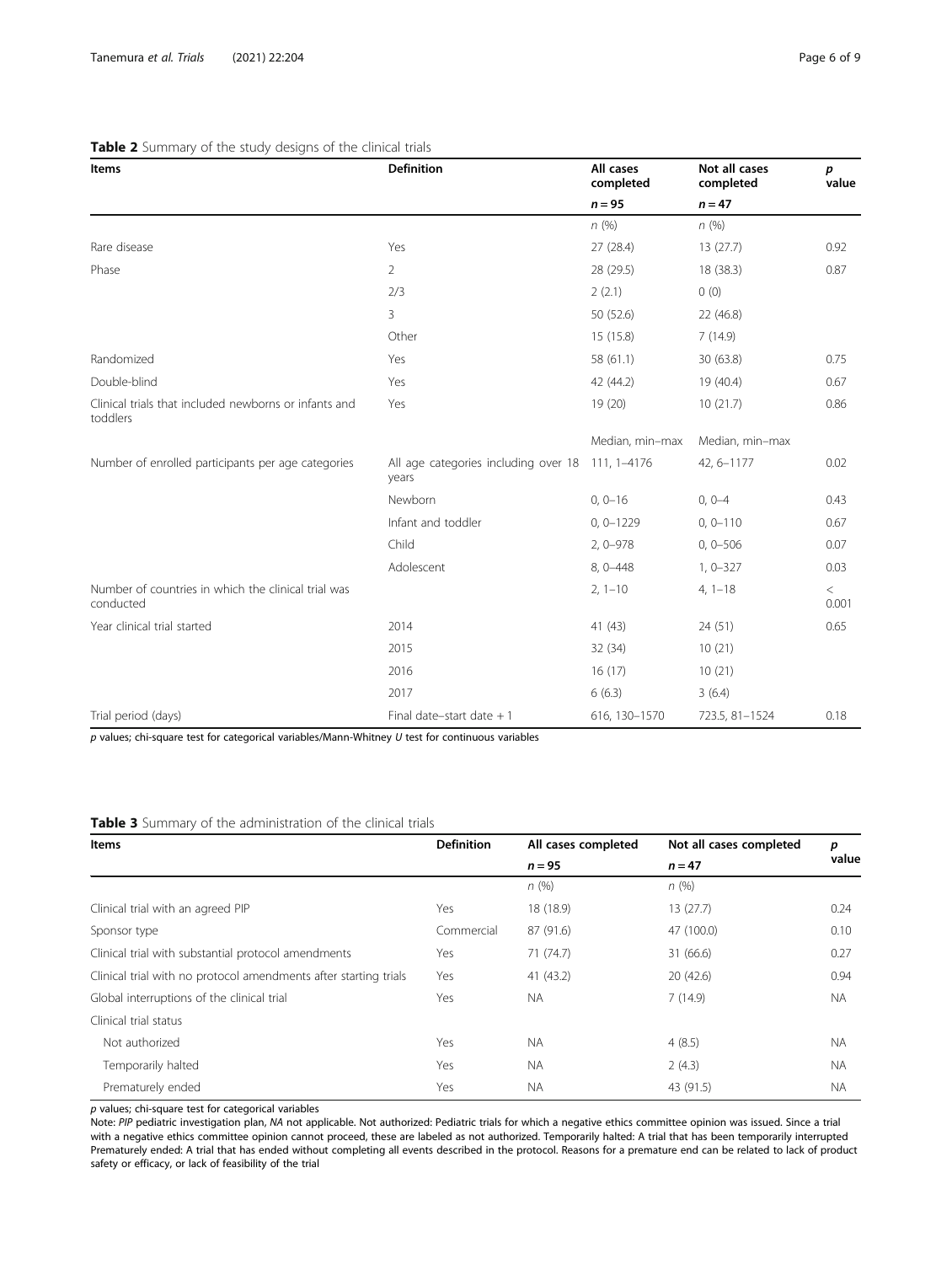<span id="page-6-0"></span>**Table 4** Factors related to incomplete clinical trials ( $N = 138$ )

| Variable                                                       |                          | <b>Adjusted OR</b> | 95% CI     |  |
|----------------------------------------------------------------|--------------------------|--------------------|------------|--|
| Trial part of an agreed PIP                                    | Yes                      | 1.8                | [0.7, 4.3] |  |
|                                                                | Both                     | 1.0                | [0.1, 8.3] |  |
|                                                                | <b>No</b>                | 1.0                | Reference  |  |
| Rare disease                                                   | Yes                      | 1.2                | [0.5, 2.7] |  |
|                                                                | <b>No</b>                | 1.0                | Reference  |  |
| Clinical trials that included newborns or infants and toddlers | Yes                      | 1.3                | [0.5, 3.4] |  |
|                                                                | <b>No</b>                | 1.0                | Reference  |  |
| Number of countries in which the trial was conducted           | Increment of one country | 1.3                | [1.1, 1.5] |  |
|                                                                |                          |                    |            |  |

Coefficient of determination; 0.09, Model goodness-of-fit;  $p = 0.007$ 

Note: PIP pediatric investigation plan, CI confidence interval, OR odds ratio

could possibly be related to the premature termination of clinical trials, which may be ascribable to the potential burden of handling the different regulations and administrations of clinical trials across participating countries [[13,](#page-7-0) [14](#page-7-0)]. Actually, lower numbers of patients were enrolled during the limited trial period in the "not all cases completed" group, which highlights problems reported for the multi-regional clinical trials, such as a lack of infrastructure and miscommunication. This may be the result of differences in the cultures and healthcare systems across the participating countries [[15,](#page-7-0) [16\]](#page-7-0).

### Future steps for pediatric clinical trials

Our findings suggest that, when conducting multiregional clinical trials involving several countries, the feasibility of completing the trials as planned should be ensured. Several aspects should be considered in advance, including suitable trial design and effective administration, such as study procedures.

International cooperation for clinical trials that target small populations, such as rare disease or pediatric drug development, should be investigated further. Previous studies of EU-based trials have illustrated the importance of harmonization in clinical trial procedures where the trials conducted are necessary for pediatric clinical trials, given the rise of multicenter and multinational research [[17\]](#page-7-0). It was reported that the key challenge these trials faced was overcoming the lack of harmonization of the status of several procedures across different countries. The International Council for Harmonization of Technical Requirements for Pharmaceuticals for Human Use (ICH) harmonized E17 guidelines, and the General Principles for Planning and Design of Multi-regional Clinical Trials adopted on 16 November 2017 [\[18](#page-7-0)] provide recommendations for study designs involving multi-regional clinical trials. Utilizing these guidelines might increase their acceptability in the global regulatory environment.

In addition, clinical trials involving small groups may require multi-regional or multi-site designs to efficiently address the issue of participant shortage. Additionally, increased efforts to enhance cooperation among study sites and regions are needed. Effective drug development planning has been described in Section 4 ("drug development planning") and Section 4.4 ("feasibility") of the ICH E8 (R1) General Considerations for Clinical Studies draft guidelines [[19](#page-8-0)]. Further, the use of master protocol or research networks for specific small disease groups might be effective for promoting clinical trials across multiple regions and countries [\[20\]](#page-8-0).

In summary, our findings suggest that difficulties exist in coordinating and operating global, multicenter studies that include pediatric populations, possibly due to differences in regulations or administrative procedures across regions. There are several aspects to be considered and addressed, such as developing support systems for clinical trials and improving infrastructure or funding systems [\[21](#page-8-0)]

There are three important limitations in this study. First, the approach used here cannot be applied to the clinical trials conducted in countries outside of the EU; therefore, the results and interpretation are not geographically generalizable. Future studies are warranted to investigate the reasons behind the incompletion of pediatric clinical trials in other regions with different advanced regulatory systems, such as the USA and Japan. In Japan, there is no database of clinical trials with study protocols and results presently available. Second, we were unable to take into consideration the details of the study design, such as the duration of intervention and the strength of its invasiveness because of lack of coded data in this database, which would provide a more comprehensive picture of the clinical trials included in the study. Finally, public or academic studies without industrial promotion may suffer more difficulties to complete; however, our study is unlikely to make a concrete conclusion on the impact of public/private study because of the inclusion of a small number of public trials.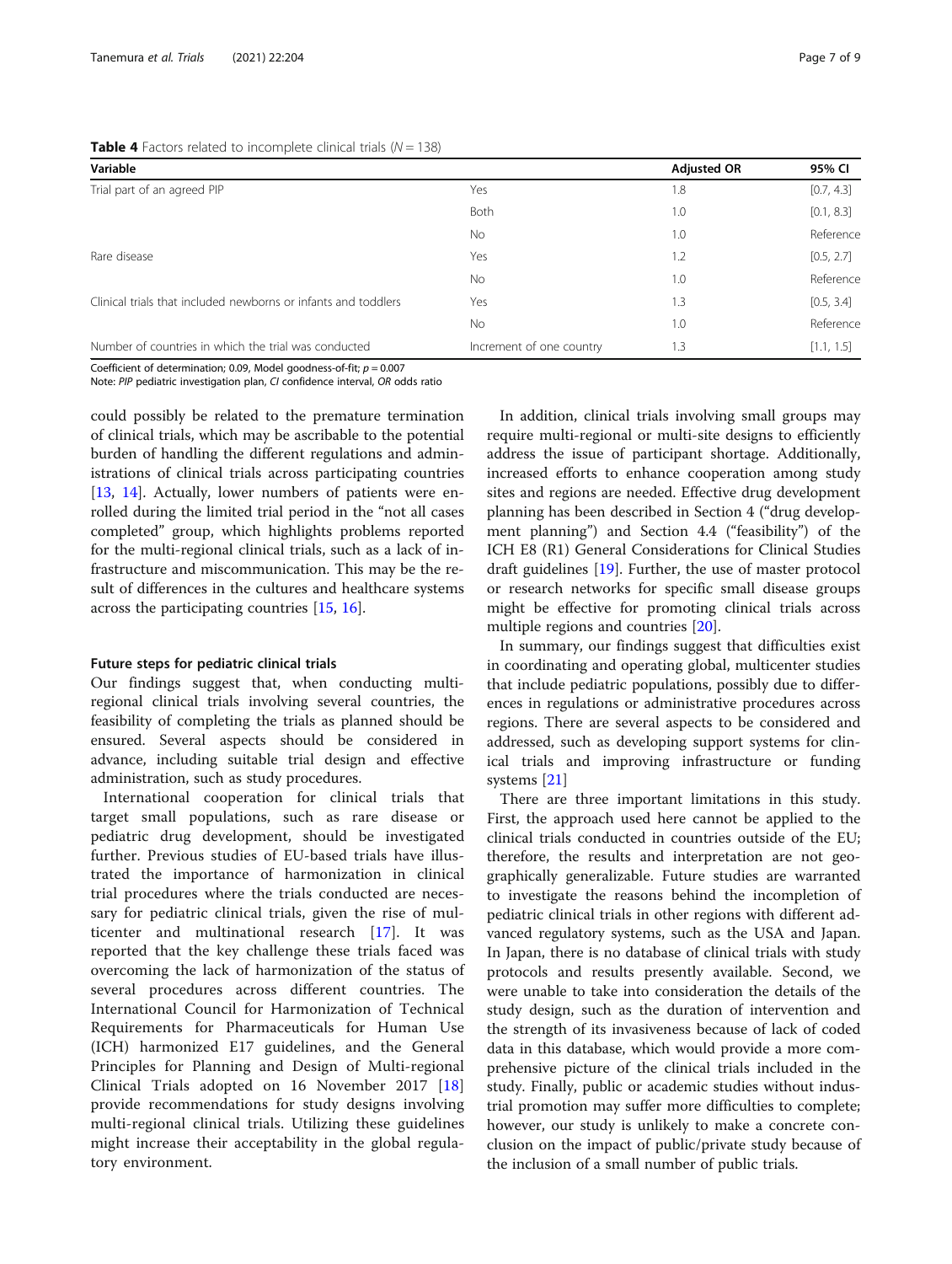# <span id="page-7-0"></span>Conclusions

This study is the first study to use EudraCT to clarify the factors associated with failures in the clinical trials that include pediatric patients. Our findings highlight the importance of careful consideration of the study protocol requirements and the feasibility of study logistics, especially for multi-regional clinical trials.

# Supplementary Information

The online version contains supplementary material available at [https://doi.](https://doi.org/10.1186/s13063-021-05143-6) [org/10.1186/s13063-021-05143-6.](https://doi.org/10.1186/s13063-021-05143-6)

Additional file 1. Additional file 2. Additional file 3.

Additional file 4.

### Acknowledgements

We would like to thank Editage ([www.editage.jp\)](http://www.editage.jp) for English language editing.

### Authors' contributions

NT designed the study, data collection, analysis, interpretation of data, and wrote the initial draft of the manuscript. TS, JS, and HU contributed to the interpretation of data and assisted in the preparation of the manuscript. All other authors have contributed to data interpretation, and critically reviewed the manuscript. All authors approved the final version of the manuscript and agreed to be accountable for all aspects of the work in ensuring that questions related to the accuracy or integrity of any part of the work are appropriately investigated and resolved.

#### Funding

This research was supported by a research grant from the Research Foundation for Pharmaceutical Sciences to Dr. Nanae Tanemura. This funding body had no part in the design of the study, the collection, analysis, and interpretation of data, or in writing the manuscript.

### Availability of data and materials

The datasets generated and/or analyzed during the current study are available from the [European Medicines Agency How to search the EU Clinical Trials Register] repository, [\[https://www.clinicaltrialsregister.eu/ctr](https://www.clinicaltrialsregister.eu/ctr-search/search)[search/search\]](https://www.clinicaltrialsregister.eu/ctr-search/search).

# **Declarations**

### Ethics approval and consent to participate

Because this was a retrospective study using publicly available official data published on the websites of EU regulatory agencies, none of the data included identifiable participants. Thus, according to local ethical guidelines, neither an ethical review nor informed consent was required.

### Consent for publication

Not applicable.

### Competing interests

TS has received speakers' honoraria from Daiichi Sankyo, Eli Lilly, Glaxo Smith Kline, Novartis, Janssen, Otsuka, Shionogi, Shire, Takeda, Taisho, and Tanabe Mitsubishi, and has also received research support from Novartis, Otsuka, Shionogi, and Taisho (from April 2014 to December 2019). HU is a consultant of Eisai and Boehringer Ingelheim. He has received a research grant from Shionogi and Senju pharmaceutical. Additionally, he has received research funds from Daiichi Sankyo, Tanabe Mitsubishi, and Astellas. No financial or non-financial benefits have been or will be received by NT or JS from any party related directly or indirectly to the subject of this article.

### Author details

<sup>1</sup>National Institute of Health and Nutrition, National Institutes of Biomedical Innovation, Health and Nutrition, Tokyo, Japan. <sup>2</sup>Chiba University Hospital, Chiba, Japan. <sup>3</sup>Pharmaceuticals and Medical Devices Agency, Tokyo, Japan.<br><sup>4</sup>Kein University Tokyo, Japan. <sup>4</sup>Keio University, Tokyo, Japan.

# Received: 7 February 2020 Accepted: 22 February 2021 Published online: 12 March 2021

### References

- 1. De Vrueh R, Baekelandt ERF, De Haan JMH Background Paper 6.19:Rare Diseases. 2013. [https://www.who.int/medicines/areas/priority\\_medicines/](https://www.who.int/medicines/areas/priority_medicines/BP6_19Rare.pdf) [BP6\\_19Rare.pdf.](https://www.who.int/medicines/areas/priority_medicines/BP6_19Rare.pdf) Accessed 1 June 2019.
- 2. Nakamura H. Efforts toward resolving tasks of off-label or unlicensed use in paediatric patients in Japan [in Japanese]. J Pharm Sci Technol. 2015;75(1):9–14.
- 3. Wilson JT. An update on the therapeutic orphan. Pediatrics. 1999; 104(Supplement 3):585–90.
- 4. Joseph PD, Craig JC, Caldwell PH. Clinical trials in children. Br J Clin Pharmacol. 2015;79(3):357–69. <https://doi.org/10.1111/bcp.12305>.
- 5. Turner MA, Catapano M, Hirschfeld S, Giaquinto C. Paediatric drug development: the impact of evolving regulations. Adv Drug Deliv Rev. 2014; 73:2–13. [https://doi.org/10.1016/j.addr.2014.02.003.](https://doi.org/10.1016/j.addr.2014.02.003)
- 6. Sekimizu M. PMDAs challenges in pediatric drug development (in Japanese). Regulat Sci Med Products. 2015;5(2):159–66.
- 7. Laughon MM, Benjamin DK Jr, Capparelli EV, Kearns GL, Berezny K, Paul IM, Wade K, Barrett J, Smith PB, Cohen-Wolkowiez M. Innovative clinical trial design for pediatric therapeutics. Expert Rev Clin Pharmacol. 2011;4(5):643– 52. <https://doi.org/10.1586/ecp.11.43>.
- 8. Balevic SJ, Cohen-Wolkowiez M. Innovative study designs optimizing clinical pharmacology research in infants and children. J Clin Pharmacol. 2018; Supplement 10:S58–72. [https://doi.org/10.1002/jcph.1053.](https://doi.org/10.1002/jcph.1053)
- 9. Gaasterland CMW, Van der Weide MCJ, Du Prie-Olthof MJ, Donk M, Kaatee MM, Kaczmarek R, Lavery C, Leeson-Beevers K, O'Neill N, Timmis O, Van Nederveen V, Vroom E, Van der Lee JH. The patient's view on rare disease trial design - a qualitative study. Orphanet J Rare Dis. 2019;14(1):31. [https://](https://doi.org/10.1186/s13023-019-1002-z) [doi.org/10.1186/s13023-019-1002-z.](https://doi.org/10.1186/s13023-019-1002-z)
- 10. European Medicines Agency How to search the EU Clinical Trials Register. 1995. [https://www.clinicaltrialsregister.eu/doc/How\\_to\\_Search\\_EU\\_CTR.](https://www.clinicaltrialsregister.eu/doc/How_to_Search_EU_CTR.pdf#zoom=100,0,0) [pdf#zoom=100,0,0](https://www.clinicaltrialsregister.eu/doc/How_to_Search_EU_CTR.pdf#zoom=100,0,0). Accessed 2 July 2019.
- 11. European Medicines Agency The European Union Clinical Trials Register. 1995. <https://www.clinicaltrialsregister.eu/ctr-search/search>. Accessed 2 July 2019.
- 12. Fogel DB. Factors associated with clinical trials that fail and opportunities for improving the likelihood of success: a review. Contemp Clin Trials Commun. 2018;11:156–64. [https://doi.org/10.1016/j.conctc.2018.08.001.](https://doi.org/10.1016/j.conctc.2018.08.001)
- 13. Kasenda B, von Elm E, You J, Blümle A, Tomonaga Y, Saccilotto R, Amstutz A, Bengough T, Meerpohl JJ, Stegert M, Tikkinen KA, Neumann I, Carrasco-Labra A, Faulhaber M, Mulla SM, Mertz D, Akl EA, Bassler D, Busse JW, Ferreira-González I, Lamontagne F, Nordmann A, Gloy V, Raatz H, Moja L, Rosenthal R, Ebrahim S, Schandelmaier S, Xin S, Vandvik PO, Johnston BC, Walter MA, Burnand B, Schwenkglenks M, Hemkens LG, Bucher HC, Guyatt GH, Briel M. Prevalence, characteristics, and publication of discontinued randomized trials. JAMA. 2014;311(10):1045–51. [https://doi.org/10.1001/ja](https://doi.org/10.1001/jama.2014.1361) [ma.2014.1361](https://doi.org/10.1001/jama.2014.1361).
- 14. Dreyer NA, Blackburn S, Hliva V, Mt-Isa S, Richardson J, Jamry-Dziurla A, Bourke A, Johnson R. Balancing the interests of patient data protection and medication safety monitoring in a public-private partnership. JMIR Med Inform. 2015;3(2):e18. [https://doi.org/10.2196/medinform.3937.](https://doi.org/10.2196/medinform.3937)
- 15. Nakamura T. Protocol for global clinical trials [in Japanese]. Global Clin Trial. 2010;41(2):9S–10S.
- 16. Kempf L, Goldsmith JC, Temple R. Challenges of developing and conducting clinical trials in rare disorders. Am J Med Genet A. 2018;176(4): 773–83. [https://doi.org/10.1002/ajmg.a.38413.](https://doi.org/10.1002/ajmg.a.38413)
- 17. Giannuzzi V, Altavilla A, Ruggieri L, Ceci A. Clinical trial application in Europe: what will change with the new regulation? Sci Eng Ethics. 2016;22(2):451– 66. <https://doi.org/10.1007/s11948-015-9662-0>.
- 18. The International Council for Harmonisation ICH E17 guideline. 2018. [https://www.pmda.go.jp/int-activities/int-harmony/ich/0022.html?print.](https://www.pmda.go.jp/int-activities/int-harmony/ich/0022.html?print) Accessed 1 June 2019.